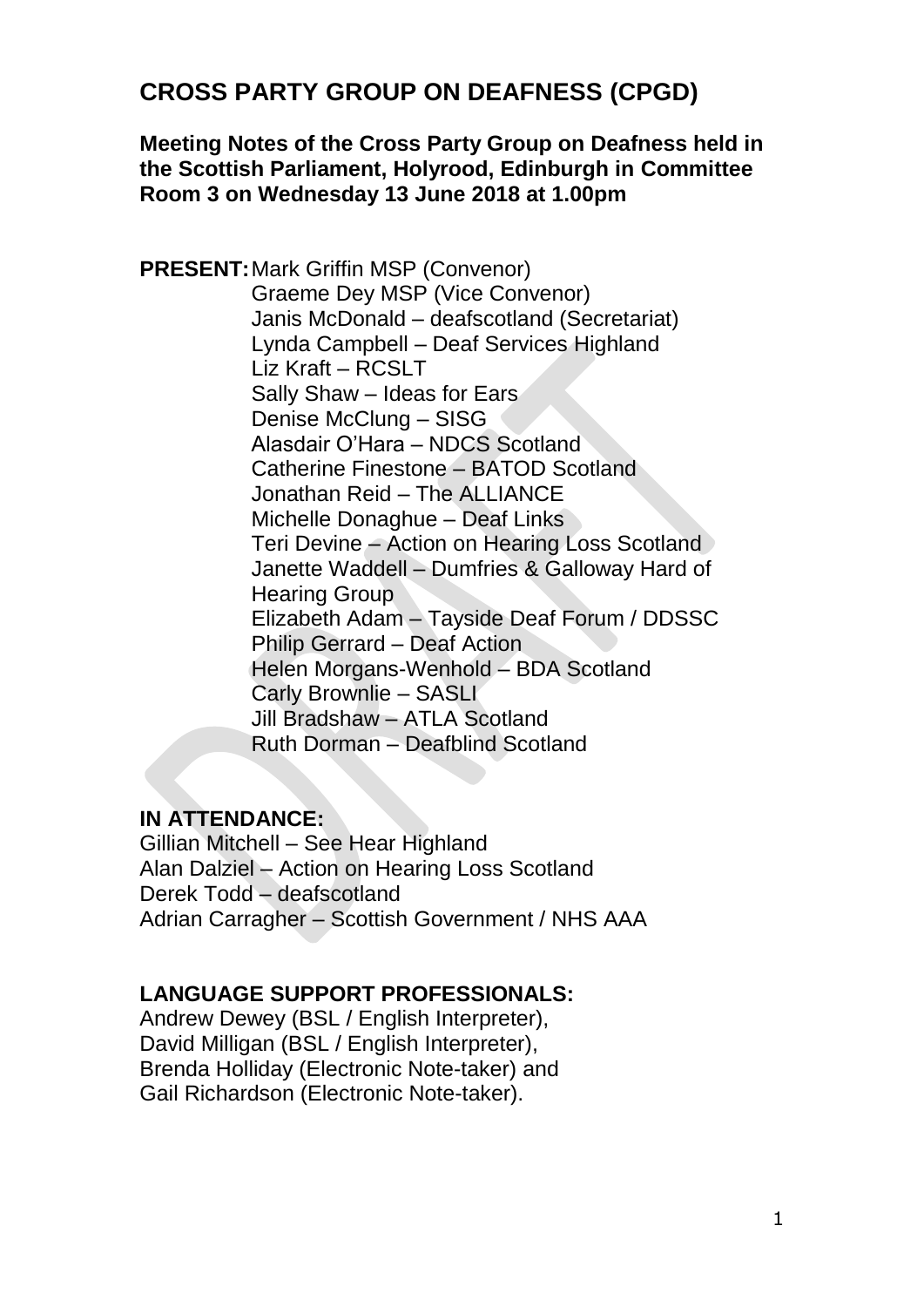### **1. WELCOME:**

Mark Griffin MSP, the Convenor welcomed everyone to the meeting of the Cross Party Group on Deafness. Everyone introduced themselves for the purposes of communication support and information.

### **2. APOLOGIES:**

Apologies will be listed in the minute of the meeting – see list at end.

#### **3. NEW MEMBER:**

The ALLIANCE was agreed as a new member. Jonathan Reid was welcomed as the nominated representative.

#### **4. MINUTES of MEETINGS:**

### **Minutes of Wednesday 6 December 2017 Minutes of Wednesday 13 March 2018**

Both were proposed by Mark Griffin MSP and Seconded by Graeme Dey MSP.

#### **MATTERS ARISING:**

**BSL Plans Update**: Derek Todd gave a brief update on BSL developments including a round of BSL Plan Roadshows had been organised to support public bodies required to develop local plans.

Questioning revealed there is little or no funding to support innovation at local level, most authorities are engaging well with the BSKL partnership support services and that health and social care integration needed some follow up.

**ACTION:** Further update reports at meetings.

The Convenor to make enquiries about the response to BSL planning and any innovation from the integration of health and social care at local area level.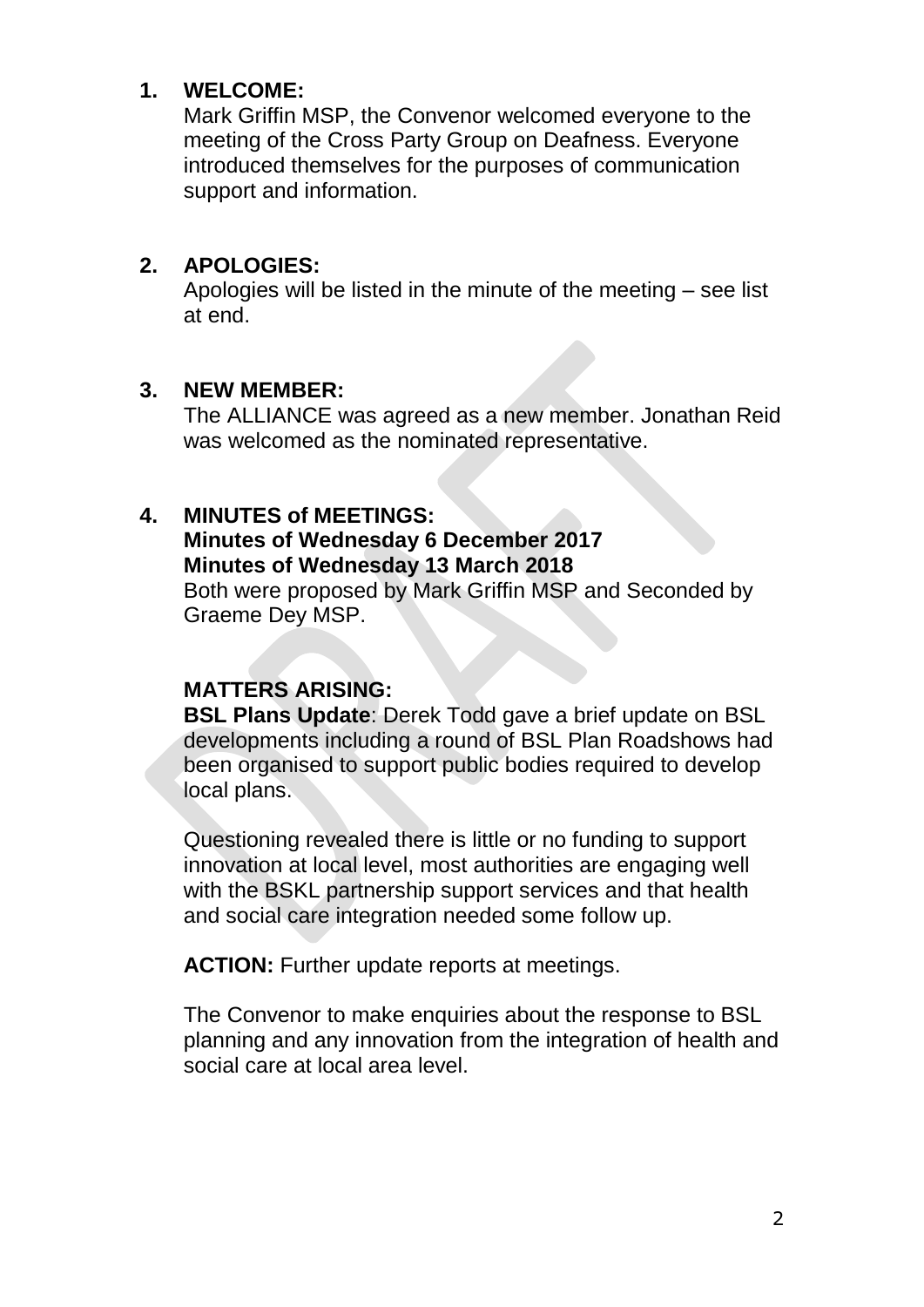**West Lothian / Teachers of The Deaf**: Copy of letter received by Mark Griffin MSP attached for information. At the last meeting it was raised about the situation at West Lothian Council where there have been vacancies for Teachers of the Deaf and there was a reconfiguration of the service. The Convenor wrote to them and they have replied to say their whole education service is under review and they are doing a consultation and have asked the group to feed in. They have a number of staff absences which they say are not impacting on pupil's education which is perhaps stretching credibility. I don't know if anyone wants me to take the matter further or feed anything in to the consultation. I suggest I write back and feed in and ask them to rectify the situation around vacancies and absences ASAP. I know it was raised by BATOD and deafscotland.

It was noted that there is a grave concern about the number of Teachers of the Deaf available for any vacancies. An example of an authority having advertised for a head teacher post and there are no applicants was given. Cathie Finestone noted she has two new people coming in to be trained because she cannot get qualified Teachers of the Deaf recruited. She believed that in Dundee they are reorganising services and thought they will be under the inclusion title again. They are not losing Teacher of the Deaf title but they will be part of an Inclusion Team. NDCS Scotland noted it had also been in contact with the Local Authority in question and recently sent through details on a number of families it helped who say their services have changed. NDCS Scotland could feedback from members in West Lothian what the impact on them has been and what the Council has done to rectify it.

The Convenor requested further information in order to write a more substantive letter about the situation and how it is affecting families. He noted he should write to the Scottish Government as well about lack of applicants for jobs and no qualified available staff to fill positions.

**ACTION:** NDCS Scotland and BATOD to supply any relevant information to Mark Griffin MSP ASAP.

Mark Griffin MSP to write to West Lothian Council and the Scottish Government, as Convenor of CPGD, regarding the situation, the impact on families and the specialist resource issues.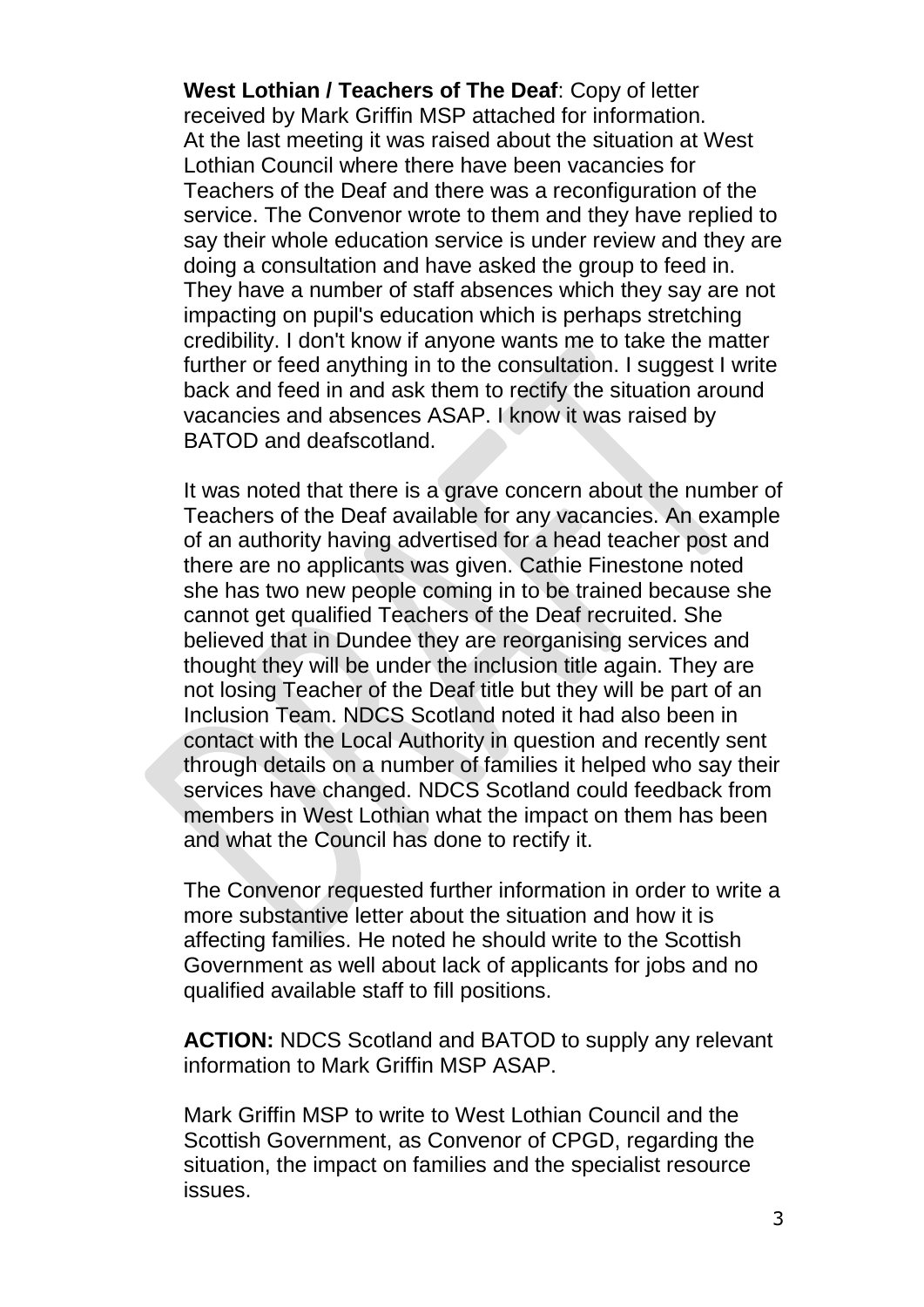Mark Griffin MSP and Janis McDonald to liaise on these matters.

## **5. AUDIOLOGY UPDATE**

See Handout

Questions were asked about supporting the choice of individuals through vouchers / similar system (no plans at moment); digital future and "add-ons" that hearing aids could have; consistency of aftercare services; accuracy, reliability and availability of data; involvement in future developments and "coproduction".

**ACTION:** Adrian Carragher agreed to give the (Cross Party) group feedback as the work develops.

### **6. DEAFBLIND SCOTLAND**

See Handout

Ruth Dorman gave some startling data about predicted numbers, links with suicide, challenges facing this relatively new discipline as it matures, implications for anticipatory care and issues facing deaf and those with visual impairments though aging. There was limited questioning because of time constraints. It was agreed that Deafblind Scotland and deafscotland should look at areas of joint interest and work closely on mutual priorities.

#### **7. The ALLIANCE**

A brief report was presented by Jonathan Reid. Due to time constraints he focussed on ALISS and the Self-Management Funds. See Attached Report.

**ACTION:** A further, fuller report will be put on the agenda for a future meeting.

#### **8. DATE OF NEXT MEETING:**

Wednesday 14 September 2018 at 1.00pm in the Scottish Parliament.